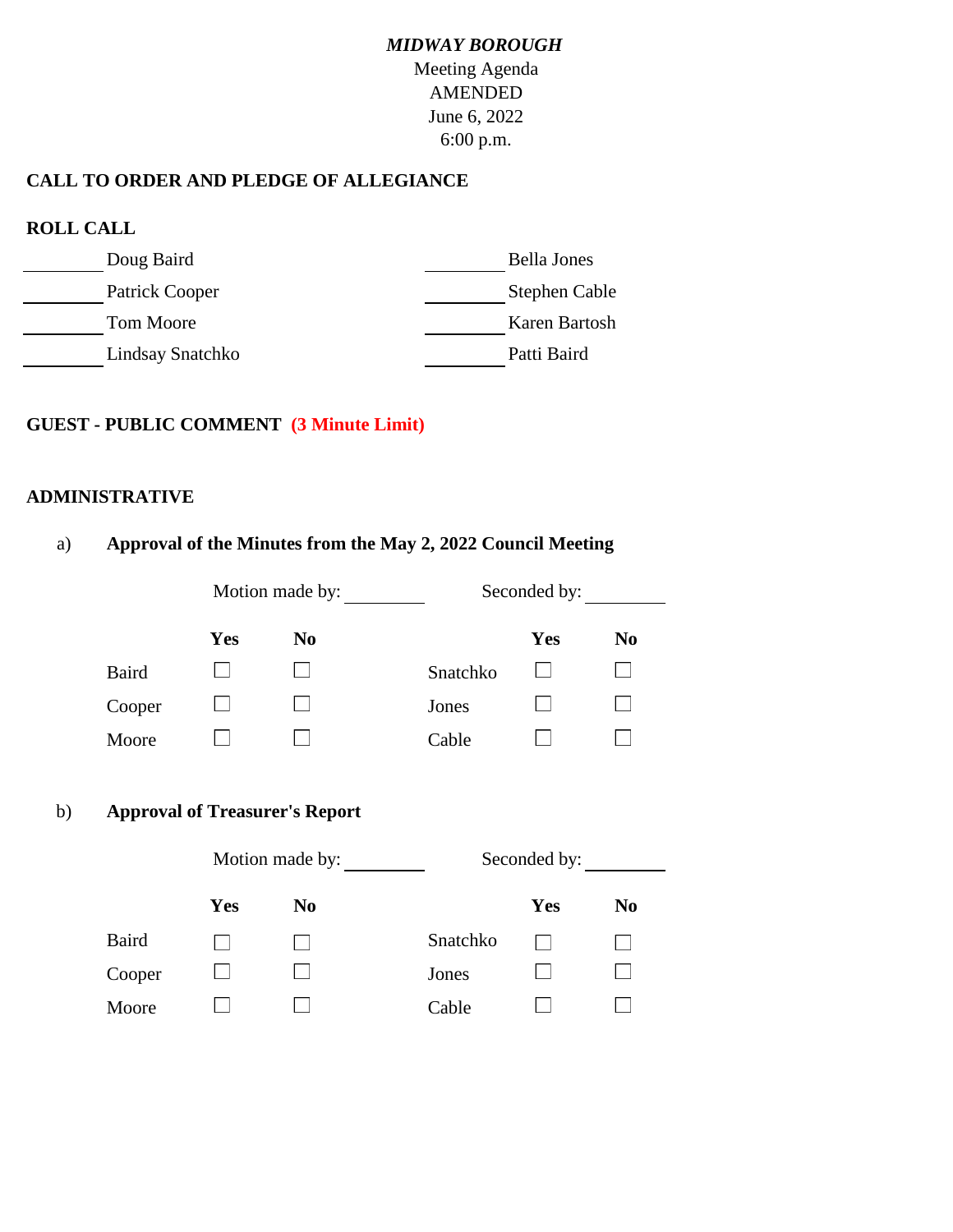## *MIDWAY BOROUGH*

Meeting Agenda AMENDED June 6, 2022 6:00 p.m.

## c) **Approval of Bill Reports**

|              | Motion made by: |                |          | Seconded by: |                |  |
|--------------|-----------------|----------------|----------|--------------|----------------|--|
|              | Yes             | N <sub>0</sub> |          | <b>Yes</b>   | N <sub>0</sub> |  |
| <b>Baird</b> |                 |                | Snatchko |              |                |  |
| Cooper       |                 |                | Jones    |              |                |  |
| Moore        |                 |                | Cable    |              |                |  |

## d) **Approval of Correspondence**

|              | Motion made by: |                |          | Seconded by: |                |  |
|--------------|-----------------|----------------|----------|--------------|----------------|--|
|              | <b>Yes</b>      | N <sub>0</sub> |          | Yes          | N <sub>0</sub> |  |
| <b>Baird</b> |                 |                | Snatchko |              |                |  |
| Cooper       |                 |                | Jones    |              |                |  |
| Moore        |                 |                | Cable    |              |                |  |

#### e) **Approval of Reports Received**

| Secretary's Report<br>Midway VFD<br>McDonald Police |     |                 | <b>Animal Control</b><br>Road Department |              |                |
|-----------------------------------------------------|-----|-----------------|------------------------------------------|--------------|----------------|
|                                                     |     | Motion made by: |                                          | Seconded by: |                |
|                                                     | Yes | $\bf No$        |                                          | Yes          | N <sub>0</sub> |
| <b>Baird</b>                                        |     |                 | Snatchko                                 |              |                |
| Cooper                                              |     |                 | Jones                                    |              |                |
| Moore                                               |     |                 | Cable                                    |              |                |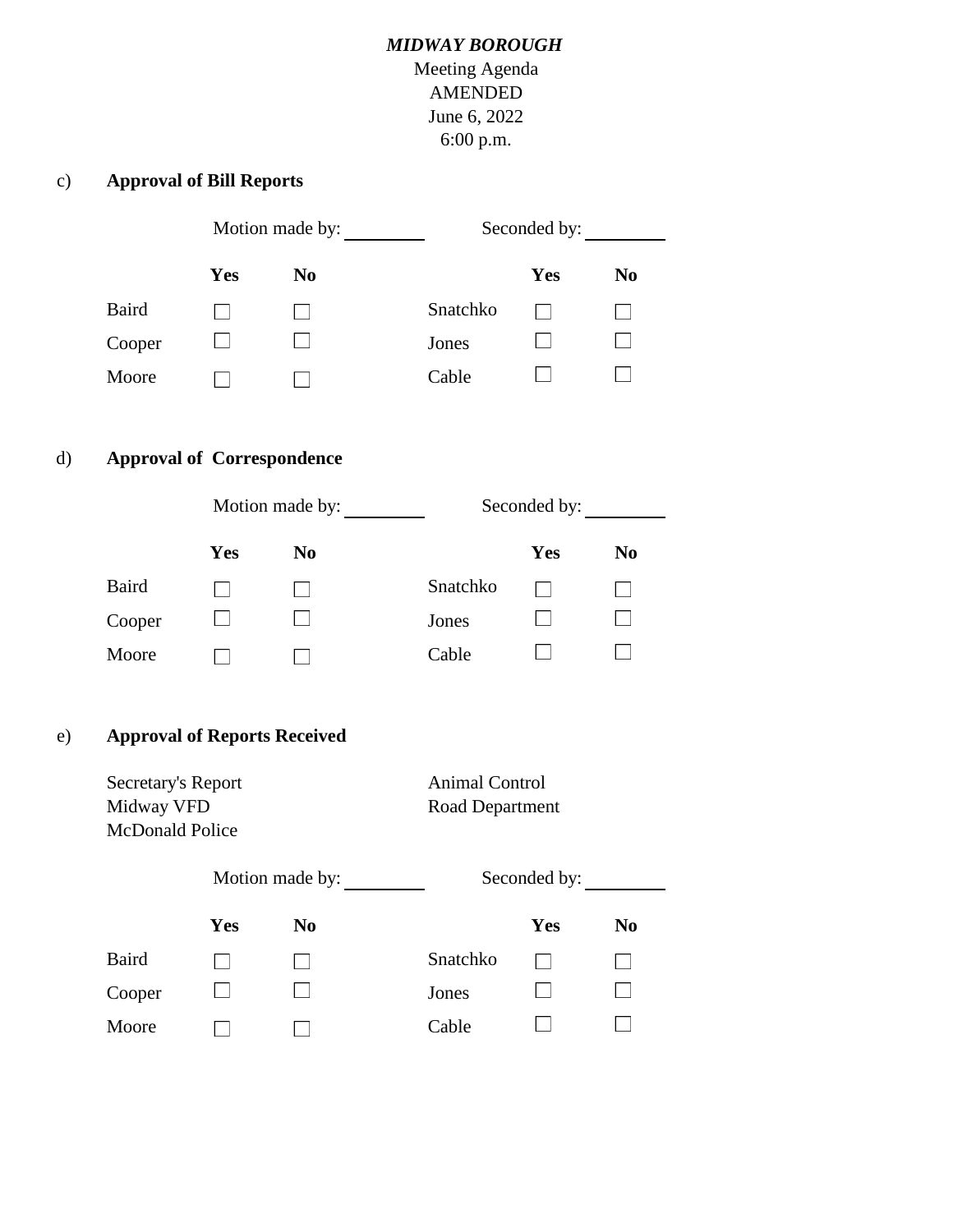## *MIDWAY BOROUGH* Meeting Agenda AMENDED June 6, 2022 6:00 p.m.

#### **UNFINISHED BUSINESS**

a) *Motion* **to accept the bid from D.R. Construction & Demolition for the demolition of the Community Center**

|    |                     | Motion made by: |                                                       | Seconded by: |            |                |
|----|---------------------|-----------------|-------------------------------------------------------|--------------|------------|----------------|
|    |                     | Yes             | N <sub>0</sub>                                        |              | Yes        | N <sub>0</sub> |
|    | <b>Baird</b>        |                 |                                                       | Snatchko     |            |                |
|    | Cooper              |                 |                                                       | Jones        |            |                |
|    | Moore               |                 |                                                       | Cable        |            |                |
|    |                     |                 |                                                       |              |            |                |
| b) |                     |                 | <b>Motion to hire Full Time Public Works Employee</b> |              |            |                |
|    |                     | Motion made by: |                                                       | Seconded by: |            |                |
|    |                     | <b>Yes</b>      | N <sub>0</sub>                                        |              | <b>Yes</b> | N <sub>0</sub> |
|    | <b>Baird</b>        |                 |                                                       | Snatchko     |            |                |
|    | Cooper              |                 |                                                       | Jones        |            |                |
|    | Moore               |                 |                                                       | Cable        |            |                |
|    | <b>NEW BUSINESS</b> |                 |                                                       |              |            |                |

a) *Motion* **to approve Resolution #2022-06 to Advertise and Execute a Joint Bid with Robinson Township for the 2022 Joint Micro Surfacing Project**

|                    | Motion made by: |                 | Seconded by: |              |                |
|--------------------|-----------------|-----------------|--------------|--------------|----------------|
|                    | Yes             | N <sub>0</sub>  |              | Yes          | N <sub>0</sub> |
| <b>Baird</b>       |                 |                 | Snatchko     |              |                |
| Cooper             |                 |                 | Jones        |              |                |
| Moore              |                 |                 | Cable        |              |                |
| <b>ADJOURNMENT</b> |                 |                 |              |              |                |
|                    |                 | Motion made by: |              | Seconded by: |                |